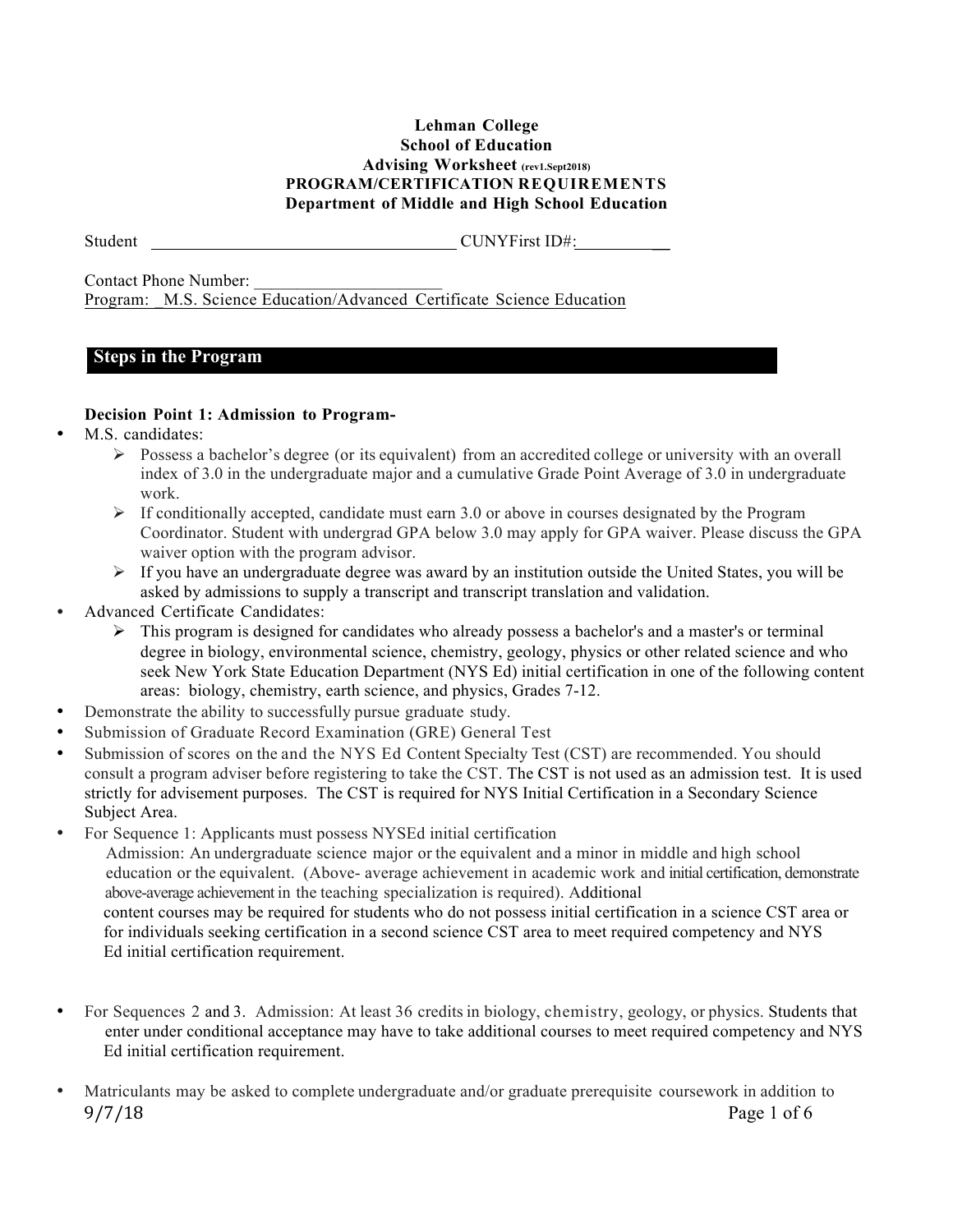degree requirements, based on the evaluation of their credentials by an advisor in the Science Education Program.

- Satisfy appropriate voice, speech, and health standards.
- Submit two letters of recommendation, at least one of which is from a college or university science instructor. The other recommendation should be a professional recommendation.
- A 500-word essay on career goals.
- Personal interview.

## **Decision Point 2: Enrollment in Student Teaching/Internship**

Applicants must:

- 1. Meet the following GPA requirements: Minimum overall GPA 3.0 (with grades of B or better in ESC 519 and ESC 770).
- 2. Have taken all required written teacher certification exams: Content Specialty Test, Educating All Students **Test**
- 3. Have met with an advisor to make sure all prerequisites have been fulfilled.
- 4. Submit a complete student teaching or teaching internship application.
	- $\triangleright$  Applications are due between March 1<sup>st</sup> and April 1<sup>st</sup> for fall student teaching/teaching internship.
	- $\triangleright$  Applications are due between October 1st and November 1st for spring student teaching/teaching internship.
	- Ø All applications require signature from School of Education program coordinator or advisor.
	- $\triangleright$  Undergraduate student teaching application also requires a signature from a major program advisor.
	- $\triangleright$  Student teaching applicants also need to submit negative tuberculosis skin test results (from the past 12 months) or a negative chest x-ray (for those who have ever had a positive tuberculosis skin test x-ray must be from the past 5 years).
	- $\triangleright$  Register and validate for student teaching/teaching internship course(s).
	- Ø Attend the student teaching orientation at the beginning of the student teaching semester.
	- $\triangleright$  Applicants for student teaching must pass a criminal background check

#### **Decision Point 3: Exit Requirements**

• Applicants must submit the following:

## **Complete a New York State Approved Teacher Preparation Program:**

Must successfully complete a supervised student teaching or internship course with a grade of B or better, if seeking an institutional recommendation.

#### **Meet all liberal arts and sciences requirements:**

The Certification Officer reviews your file (and all transcripts) in order to determine whether or not you have completed all of the required course work.

## **Take and earn passing scores on all required NYS Certification Exams (including the edTPA)**

#### **Complete the following mandated workshops that are offered by the Lehman College Office of Continuing Education:**

- Child Abuse
- School Violence
- DASA

## **Fingerprinting**

You will need fingerprint clearance for New York State Certification. For more information please visit the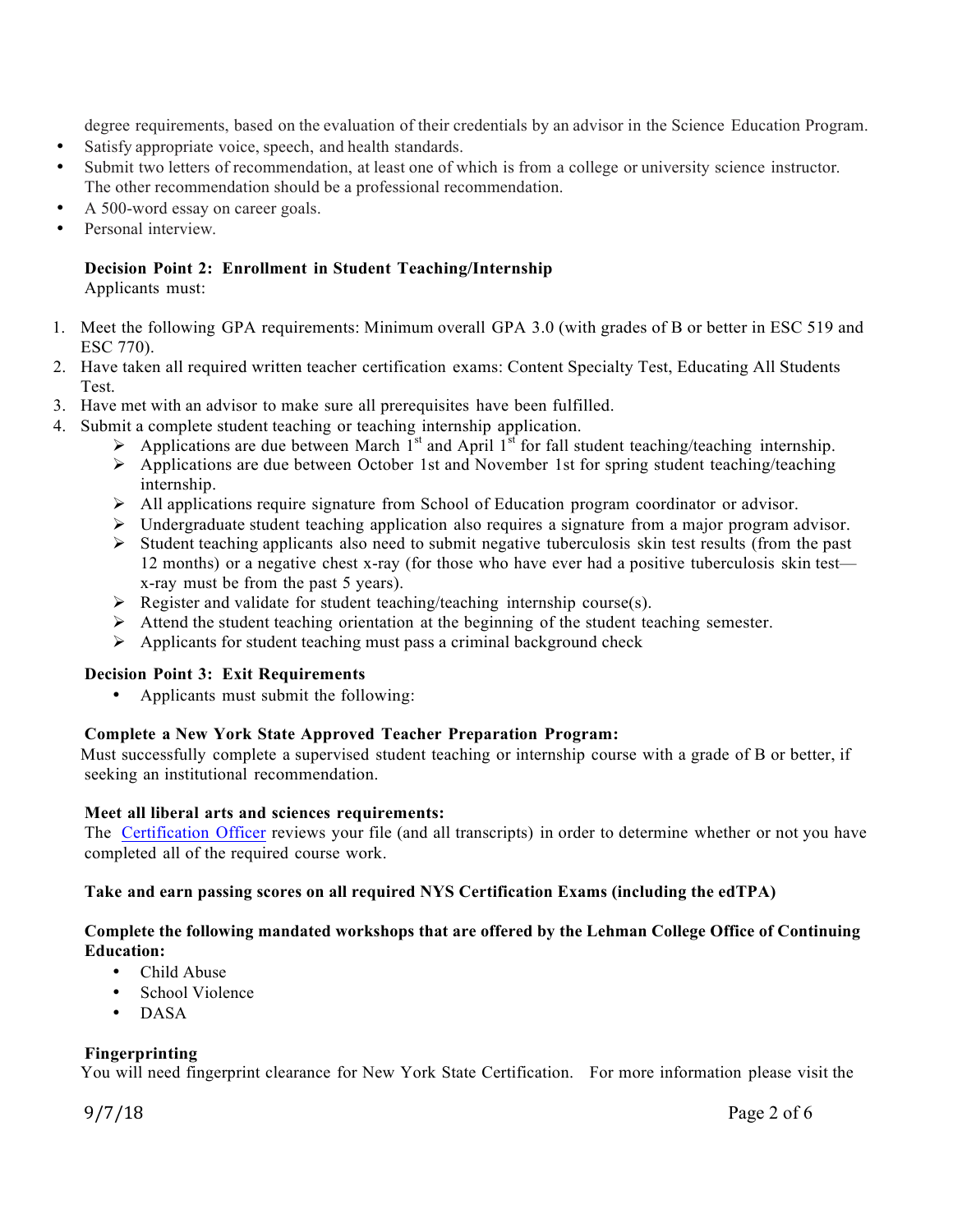NYSED website at http://www.highered.nysed.gov/tcert/ospra/

**Please note:** Lehman College's School of Education offers fingerprinting on-site twice a year for all student teachers. All student teachers need fingerprint clearance from either the New York City Department of Education or the New York State Education Department before the start of their student teaching experience. Any student teaching applicant who has not been fingerprinted will have an opportunity to do so on campus the semester prior to their student teaching course. **For additional information, please contact Elvani Pennil, Coordinator of the Professional Development Network, at elvani.pennil@lehman.cuny.edu.**

**All applicants must create a NYSED TEACH account to apply for certification.** Visit the NYSED at http://www.highered.nysed.gov/tcert/teach/ for more information.

**For questions and assistance with certification, contact the Teacher Certification Office at 718 960- 8401.**

| <b>General Education Core: Liberal Arts and Sciences Requirements</b> |
|-----------------------------------------------------------------------|
|-----------------------------------------------------------------------|

| Requirement                                    | Course(s) Taken * | <b>Credits Still Required</b> |
|------------------------------------------------|-------------------|-------------------------------|
| Concepts in history and social<br>sciences (6) |                   |                               |
| Scientific processes (6)                       |                   |                               |
| Mathematical processes (6)                     |                   |                               |
| English (6)                                    |                   |                               |
| A language other than English<br>$(1$ year)    |                   |                               |

 **\*Courses must be completed at the 100 level or higher with grades of C or higher.**

## **Graduate Courses: Degree Requirements**

\_\_\_\_\_\_\_\_\_\_\_\_\_\_\_\_\_\_\_\_\_\_\_\_\_\_\_\_\_\_\_\_\_\_\_\_

See Plan of Study (attached).

I have met with this candidate to discuss program/ certification requirements:

| Program Coordinator          |
|------------------------------|
| <b>Certification Officer</b> |
| Other                        |
|                              |

9/7/18 Page 3 of 6 I have been advised about the courses that I need to complete my program and certification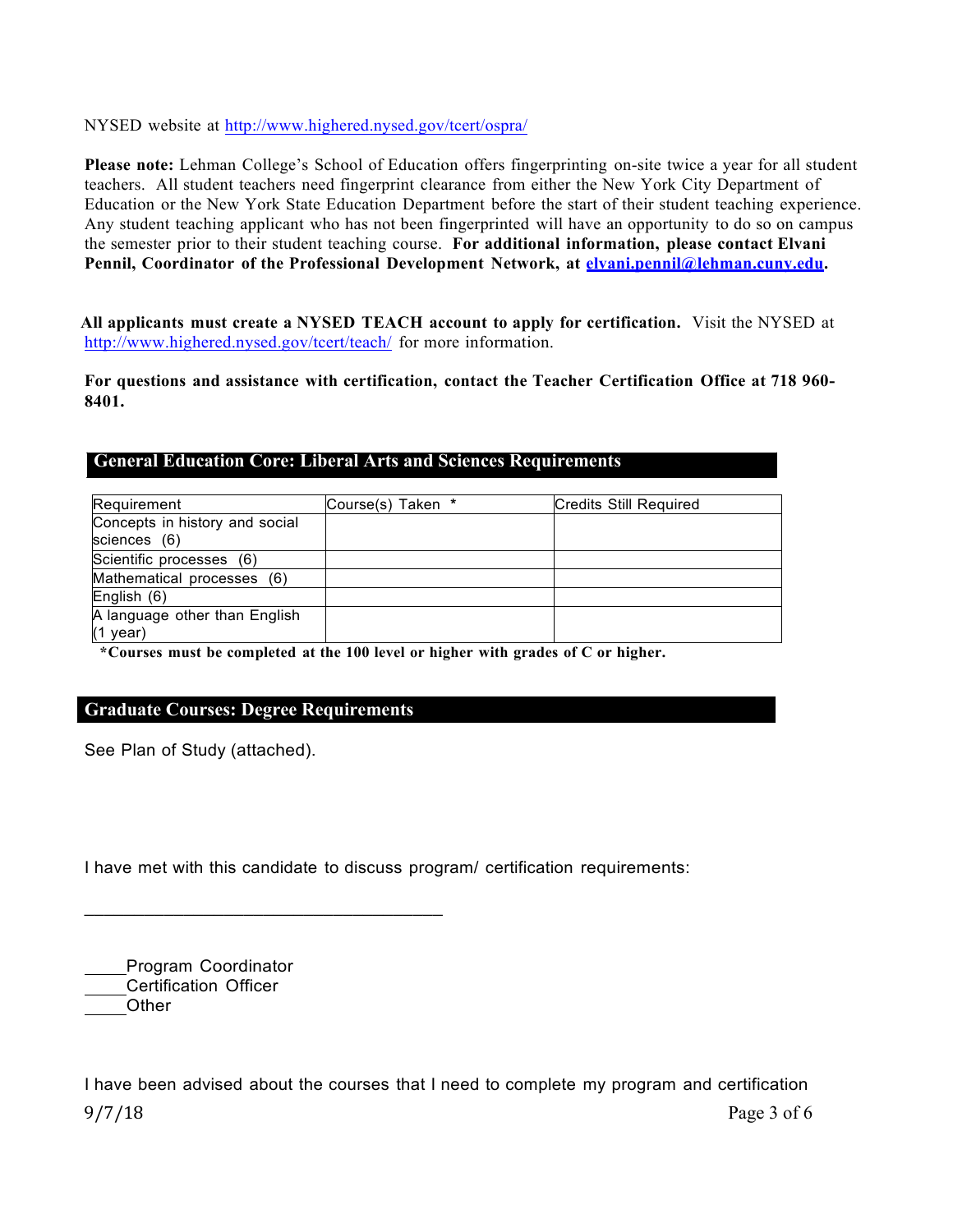$\mathcal{L}_\mathcal{L}$  , where  $\mathcal{L}_\mathcal{L}$  , we have the set of the set of the set of the set of the set of the set of the set of the set of the set of the set of the set of the set of the set of the set of the set of the set **Candidate** 

Date: **Date:** 

Cc: Candidate Department Office of the Dean, School of Education

Fall Semester, 2018

9/7/18

# **Science Education Graduate Program Sequences**

Note: In all sequences, students must enroll in course sections designated for science education students, except for ESC 501, ESC 502, ESC 529 and science content courses. Please consult your advisor for information about the course sections sponsored by the science education program.

# **Sequence 1: (33-36 credits)**

1. Core Education Sequence (3-6 credits): ESC 529 (3) Based on program coordinator's assessment of prior experience and qualification, candidates may also be required to take ESC 519 (3)

2. Curriculum and Instruction (12 credits): ESC 506 (3), ESC 755(3) or ESC 595 (3), ESC 767 (3), ESC 770 (3)

3. Research and Culmination Projects (6 credits): ESC 705 (3), and ESC 706 (1) and ESC 707 (2) or ESC 705 (3) and ESC 708 (3)

4. Science Content (12 credits): Science content course requirements must align with undergraduate science preparation and with intended certification subject area. Candidates must complete requirements listed in one of the following science content areas. Consult with an adviser in the Science Education Program for the appropriate course(s) to satisfy this requirement.

 \* Biology: BIO 501, BIO 502, BIO 618

 \* Chemistry: CHE 542, CHE 544, CHE 548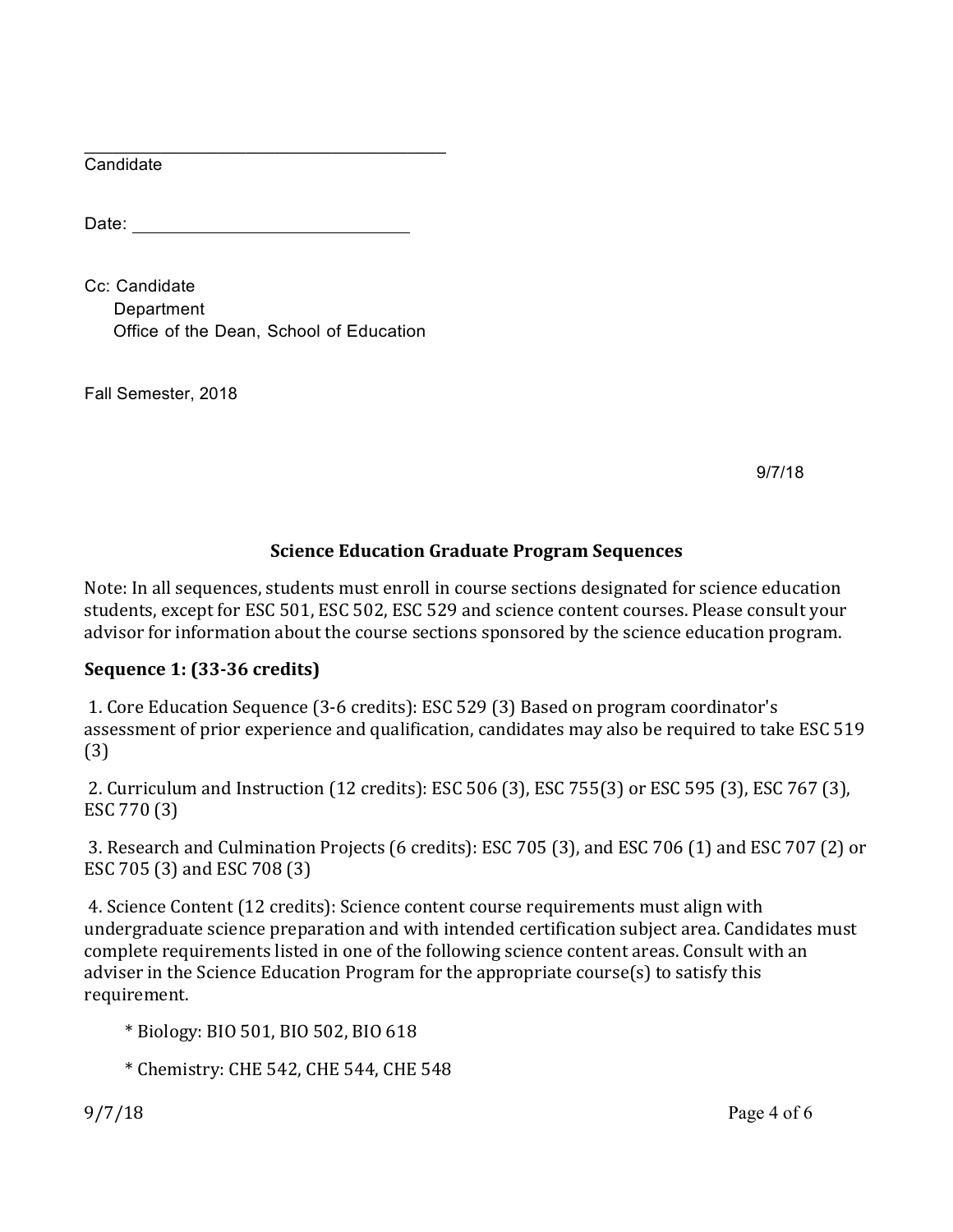- \* Geology: GEO 501, GEO 502, GEO 503
- \* Physics: PHY 601, AST 601, AST 602

# **Sequence 2: (41-48 credits)**

1. Core Education Sequence (15-18 credits): ESC 501 (3), ESC 502 (3), ESC 519 (3), ESC 529 (3), ESC 596 (3) and ESC 612 (3)

2. Curriculum and Instruction (12 credits): ESC 506 (3), ESC 755 (3), ESC 767 (3), ESC 770 (3)

3. Research and Culmination Projects (6 credits): ESC 705 (3), ESC 706 (1), ESC 707 (2) or ESC 705  $(3)$  and ESC 708 $(3)$ 

4. Science Content (8-12 credits): Science content course requirements must align with undergraduate science preparation and with intended certification subject area. Candidates must complete requirements listed in one of the following science content areas. Consult with an adviser in the Science Education Program for the appropriate course(s) to satisfy this requirement.

- $*$  Biology: BIO 501 and BIO 502 or BIO 618,
- \* Chemistry: CHE 542 and CHE 544 or CHE 548
- $*$  Geology: GEO 501 and GEO 502 or GEO 503
- \* Physics: PHY 601 and AST 601 or AST 602